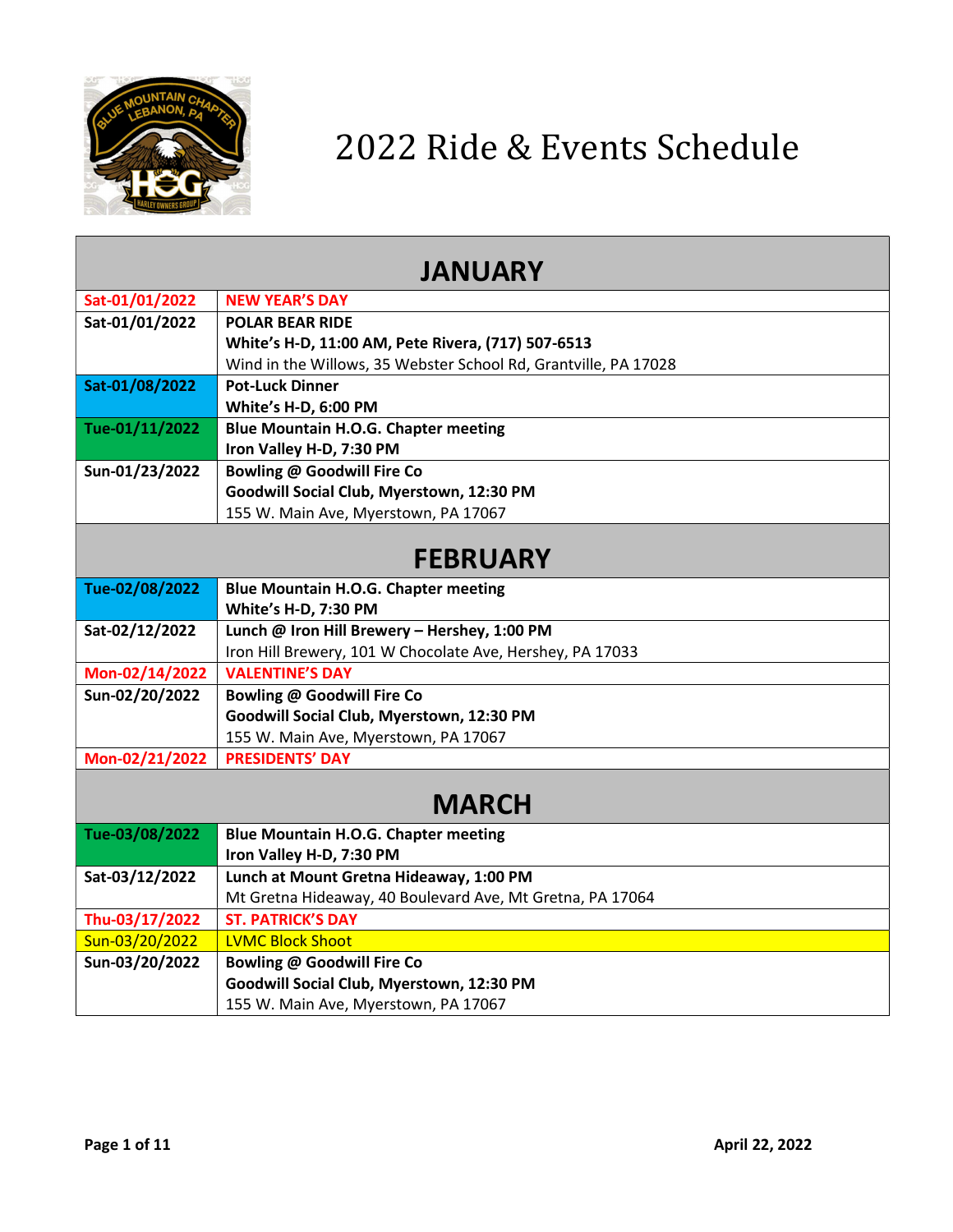

| Tue-04/12/2022<br><b>Blue Mountain H.O.G. Chapter meeting</b><br>White's H-D, 7:30 PM<br><b>IRON VALLEY H-D SEASON OPENER</b><br>Sat-04/16/2022<br>Iron Valley H-D, 9:00 AM - 3:00 PM<br>Volunteers needed<br>Sun-04/17/2022<br><b>EASTER SUNDAY</b><br>Sat-04/23/2022<br><b>15TH ANNUAL BLACK &amp; BLUE BALL</b><br>Hebron Fire Company Banquet Hall, 701 East Walnut St, Lebanon, PA 17046<br>$6:00$ PM $- 10:00$ PM<br>Along with music, dinner, beer/wine and a cash bar, we will be featuring fine quality items in<br>our Silent and Live Auctions.<br>Admission is \$50.00/person<br>Lebanon Valley Motorcycle Club Blessing of the Bikes (Lebanon, PA)<br>Sat-04/23/2022<br>LVMC clubhouse, 11:00 AM<br>Meet at the clubhouse and ride as a group to Saint Cecilia's Church, 120 East Lehman St. for<br>the blessing officiated by the Reverend Michael M. Laicha, Pastor. Following the blessing,<br>everyone is welcome to a luncheon at the clubhouse.<br>http://www.lebanonvalleymc.com/<br>Sun-04/24/2022<br>Lebanon Valley Motorcycle Club Road Run (Lebanon, PA)<br>LVMC clubhouse, 9:00 AM - 1:00 PM, \$ 10.00 per rider or passenger<br>http://www.lebanonvalleymc.com/<br>Sun-04/24/2022<br>2022 OPENING RIDE - Gus's Keystone Family Restaurant (1050 W Main St, Mount Joy, PA)<br>Iron Valley H-D, 2:00 PM, Pete Rivera, (717) 507-6513<br>Join us for the opening ride of the 2022 riding season! Free to Blue Mountain Chapter<br>members and \$14.00 per non-member guest. (Exact change appreciated)<br>Fri-04/29/2022<br>MDA RIDE FOR LIFE XXXV (Lebanon, PA)<br>Lebanon Valley Expo Center, 80 Rocherty Rd, Lebanon, PA 17042<br>7:00 PM Denny Corby (World-renowned magician, entertainer and comedian)<br>https://www.mdarideforlife.org/<br>Sat-04/30/2022<br><b>MDA RIDE FOR LIFE XXXIV (Lebanon, PA)</b><br>Lebanon Valley Expo Center, 80 Rocherty Rd, Lebanon, PA 17042<br>https://www.mdarideforlife.org/<br><b>MAY</b><br>Sun-05/01/2022<br>MDA RIDE FOR LIFE XXXIV (Lebanon, PA) | <b>APRIL</b> |  |
|-----------------------------------------------------------------------------------------------------------------------------------------------------------------------------------------------------------------------------------------------------------------------------------------------------------------------------------------------------------------------------------------------------------------------------------------------------------------------------------------------------------------------------------------------------------------------------------------------------------------------------------------------------------------------------------------------------------------------------------------------------------------------------------------------------------------------------------------------------------------------------------------------------------------------------------------------------------------------------------------------------------------------------------------------------------------------------------------------------------------------------------------------------------------------------------------------------------------------------------------------------------------------------------------------------------------------------------------------------------------------------------------------------------------------------------------------------------------------------------------------------------------------------------------------------------------------------------------------------------------------------------------------------------------------------------------------------------------------------------------------------------------------------------------------------------------------------------------------------------------------------------------------------------------------------------------------------------------------------------------------------------------------|--------------|--|
|                                                                                                                                                                                                                                                                                                                                                                                                                                                                                                                                                                                                                                                                                                                                                                                                                                                                                                                                                                                                                                                                                                                                                                                                                                                                                                                                                                                                                                                                                                                                                                                                                                                                                                                                                                                                                                                                                                                                                                                                                       |              |  |
|                                                                                                                                                                                                                                                                                                                                                                                                                                                                                                                                                                                                                                                                                                                                                                                                                                                                                                                                                                                                                                                                                                                                                                                                                                                                                                                                                                                                                                                                                                                                                                                                                                                                                                                                                                                                                                                                                                                                                                                                                       |              |  |
|                                                                                                                                                                                                                                                                                                                                                                                                                                                                                                                                                                                                                                                                                                                                                                                                                                                                                                                                                                                                                                                                                                                                                                                                                                                                                                                                                                                                                                                                                                                                                                                                                                                                                                                                                                                                                                                                                                                                                                                                                       |              |  |
|                                                                                                                                                                                                                                                                                                                                                                                                                                                                                                                                                                                                                                                                                                                                                                                                                                                                                                                                                                                                                                                                                                                                                                                                                                                                                                                                                                                                                                                                                                                                                                                                                                                                                                                                                                                                                                                                                                                                                                                                                       |              |  |
|                                                                                                                                                                                                                                                                                                                                                                                                                                                                                                                                                                                                                                                                                                                                                                                                                                                                                                                                                                                                                                                                                                                                                                                                                                                                                                                                                                                                                                                                                                                                                                                                                                                                                                                                                                                                                                                                                                                                                                                                                       |              |  |
|                                                                                                                                                                                                                                                                                                                                                                                                                                                                                                                                                                                                                                                                                                                                                                                                                                                                                                                                                                                                                                                                                                                                                                                                                                                                                                                                                                                                                                                                                                                                                                                                                                                                                                                                                                                                                                                                                                                                                                                                                       |              |  |
|                                                                                                                                                                                                                                                                                                                                                                                                                                                                                                                                                                                                                                                                                                                                                                                                                                                                                                                                                                                                                                                                                                                                                                                                                                                                                                                                                                                                                                                                                                                                                                                                                                                                                                                                                                                                                                                                                                                                                                                                                       |              |  |
|                                                                                                                                                                                                                                                                                                                                                                                                                                                                                                                                                                                                                                                                                                                                                                                                                                                                                                                                                                                                                                                                                                                                                                                                                                                                                                                                                                                                                                                                                                                                                                                                                                                                                                                                                                                                                                                                                                                                                                                                                       |              |  |
|                                                                                                                                                                                                                                                                                                                                                                                                                                                                                                                                                                                                                                                                                                                                                                                                                                                                                                                                                                                                                                                                                                                                                                                                                                                                                                                                                                                                                                                                                                                                                                                                                                                                                                                                                                                                                                                                                                                                                                                                                       |              |  |
|                                                                                                                                                                                                                                                                                                                                                                                                                                                                                                                                                                                                                                                                                                                                                                                                                                                                                                                                                                                                                                                                                                                                                                                                                                                                                                                                                                                                                                                                                                                                                                                                                                                                                                                                                                                                                                                                                                                                                                                                                       |              |  |
|                                                                                                                                                                                                                                                                                                                                                                                                                                                                                                                                                                                                                                                                                                                                                                                                                                                                                                                                                                                                                                                                                                                                                                                                                                                                                                                                                                                                                                                                                                                                                                                                                                                                                                                                                                                                                                                                                                                                                                                                                       |              |  |
|                                                                                                                                                                                                                                                                                                                                                                                                                                                                                                                                                                                                                                                                                                                                                                                                                                                                                                                                                                                                                                                                                                                                                                                                                                                                                                                                                                                                                                                                                                                                                                                                                                                                                                                                                                                                                                                                                                                                                                                                                       |              |  |
|                                                                                                                                                                                                                                                                                                                                                                                                                                                                                                                                                                                                                                                                                                                                                                                                                                                                                                                                                                                                                                                                                                                                                                                                                                                                                                                                                                                                                                                                                                                                                                                                                                                                                                                                                                                                                                                                                                                                                                                                                       |              |  |
|                                                                                                                                                                                                                                                                                                                                                                                                                                                                                                                                                                                                                                                                                                                                                                                                                                                                                                                                                                                                                                                                                                                                                                                                                                                                                                                                                                                                                                                                                                                                                                                                                                                                                                                                                                                                                                                                                                                                                                                                                       |              |  |
|                                                                                                                                                                                                                                                                                                                                                                                                                                                                                                                                                                                                                                                                                                                                                                                                                                                                                                                                                                                                                                                                                                                                                                                                                                                                                                                                                                                                                                                                                                                                                                                                                                                                                                                                                                                                                                                                                                                                                                                                                       |              |  |
|                                                                                                                                                                                                                                                                                                                                                                                                                                                                                                                                                                                                                                                                                                                                                                                                                                                                                                                                                                                                                                                                                                                                                                                                                                                                                                                                                                                                                                                                                                                                                                                                                                                                                                                                                                                                                                                                                                                                                                                                                       |              |  |
|                                                                                                                                                                                                                                                                                                                                                                                                                                                                                                                                                                                                                                                                                                                                                                                                                                                                                                                                                                                                                                                                                                                                                                                                                                                                                                                                                                                                                                                                                                                                                                                                                                                                                                                                                                                                                                                                                                                                                                                                                       |              |  |
|                                                                                                                                                                                                                                                                                                                                                                                                                                                                                                                                                                                                                                                                                                                                                                                                                                                                                                                                                                                                                                                                                                                                                                                                                                                                                                                                                                                                                                                                                                                                                                                                                                                                                                                                                                                                                                                                                                                                                                                                                       |              |  |
|                                                                                                                                                                                                                                                                                                                                                                                                                                                                                                                                                                                                                                                                                                                                                                                                                                                                                                                                                                                                                                                                                                                                                                                                                                                                                                                                                                                                                                                                                                                                                                                                                                                                                                                                                                                                                                                                                                                                                                                                                       |              |  |
|                                                                                                                                                                                                                                                                                                                                                                                                                                                                                                                                                                                                                                                                                                                                                                                                                                                                                                                                                                                                                                                                                                                                                                                                                                                                                                                                                                                                                                                                                                                                                                                                                                                                                                                                                                                                                                                                                                                                                                                                                       |              |  |
|                                                                                                                                                                                                                                                                                                                                                                                                                                                                                                                                                                                                                                                                                                                                                                                                                                                                                                                                                                                                                                                                                                                                                                                                                                                                                                                                                                                                                                                                                                                                                                                                                                                                                                                                                                                                                                                                                                                                                                                                                       |              |  |
|                                                                                                                                                                                                                                                                                                                                                                                                                                                                                                                                                                                                                                                                                                                                                                                                                                                                                                                                                                                                                                                                                                                                                                                                                                                                                                                                                                                                                                                                                                                                                                                                                                                                                                                                                                                                                                                                                                                                                                                                                       |              |  |
|                                                                                                                                                                                                                                                                                                                                                                                                                                                                                                                                                                                                                                                                                                                                                                                                                                                                                                                                                                                                                                                                                                                                                                                                                                                                                                                                                                                                                                                                                                                                                                                                                                                                                                                                                                                                                                                                                                                                                                                                                       |              |  |
|                                                                                                                                                                                                                                                                                                                                                                                                                                                                                                                                                                                                                                                                                                                                                                                                                                                                                                                                                                                                                                                                                                                                                                                                                                                                                                                                                                                                                                                                                                                                                                                                                                                                                                                                                                                                                                                                                                                                                                                                                       |              |  |
|                                                                                                                                                                                                                                                                                                                                                                                                                                                                                                                                                                                                                                                                                                                                                                                                                                                                                                                                                                                                                                                                                                                                                                                                                                                                                                                                                                                                                                                                                                                                                                                                                                                                                                                                                                                                                                                                                                                                                                                                                       |              |  |
|                                                                                                                                                                                                                                                                                                                                                                                                                                                                                                                                                                                                                                                                                                                                                                                                                                                                                                                                                                                                                                                                                                                                                                                                                                                                                                                                                                                                                                                                                                                                                                                                                                                                                                                                                                                                                                                                                                                                                                                                                       |              |  |
|                                                                                                                                                                                                                                                                                                                                                                                                                                                                                                                                                                                                                                                                                                                                                                                                                                                                                                                                                                                                                                                                                                                                                                                                                                                                                                                                                                                                                                                                                                                                                                                                                                                                                                                                                                                                                                                                                                                                                                                                                       |              |  |
|                                                                                                                                                                                                                                                                                                                                                                                                                                                                                                                                                                                                                                                                                                                                                                                                                                                                                                                                                                                                                                                                                                                                                                                                                                                                                                                                                                                                                                                                                                                                                                                                                                                                                                                                                                                                                                                                                                                                                                                                                       |              |  |
|                                                                                                                                                                                                                                                                                                                                                                                                                                                                                                                                                                                                                                                                                                                                                                                                                                                                                                                                                                                                                                                                                                                                                                                                                                                                                                                                                                                                                                                                                                                                                                                                                                                                                                                                                                                                                                                                                                                                                                                                                       |              |  |
|                                                                                                                                                                                                                                                                                                                                                                                                                                                                                                                                                                                                                                                                                                                                                                                                                                                                                                                                                                                                                                                                                                                                                                                                                                                                                                                                                                                                                                                                                                                                                                                                                                                                                                                                                                                                                                                                                                                                                                                                                       |              |  |
|                                                                                                                                                                                                                                                                                                                                                                                                                                                                                                                                                                                                                                                                                                                                                                                                                                                                                                                                                                                                                                                                                                                                                                                                                                                                                                                                                                                                                                                                                                                                                                                                                                                                                                                                                                                                                                                                                                                                                                                                                       |              |  |
|                                                                                                                                                                                                                                                                                                                                                                                                                                                                                                                                                                                                                                                                                                                                                                                                                                                                                                                                                                                                                                                                                                                                                                                                                                                                                                                                                                                                                                                                                                                                                                                                                                                                                                                                                                                                                                                                                                                                                                                                                       |              |  |
|                                                                                                                                                                                                                                                                                                                                                                                                                                                                                                                                                                                                                                                                                                                                                                                                                                                                                                                                                                                                                                                                                                                                                                                                                                                                                                                                                                                                                                                                                                                                                                                                                                                                                                                                                                                                                                                                                                                                                                                                                       |              |  |
| Lebanon Valley Expo Center, 80 Rocherty Rd, Lebanon, PA 17042                                                                                                                                                                                                                                                                                                                                                                                                                                                                                                                                                                                                                                                                                                                                                                                                                                                                                                                                                                                                                                                                                                                                                                                                                                                                                                                                                                                                                                                                                                                                                                                                                                                                                                                                                                                                                                                                                                                                                         |              |  |
| https://www.mdarideforlife.org/                                                                                                                                                                                                                                                                                                                                                                                                                                                                                                                                                                                                                                                                                                                                                                                                                                                                                                                                                                                                                                                                                                                                                                                                                                                                                                                                                                                                                                                                                                                                                                                                                                                                                                                                                                                                                                                                                                                                                                                       |              |  |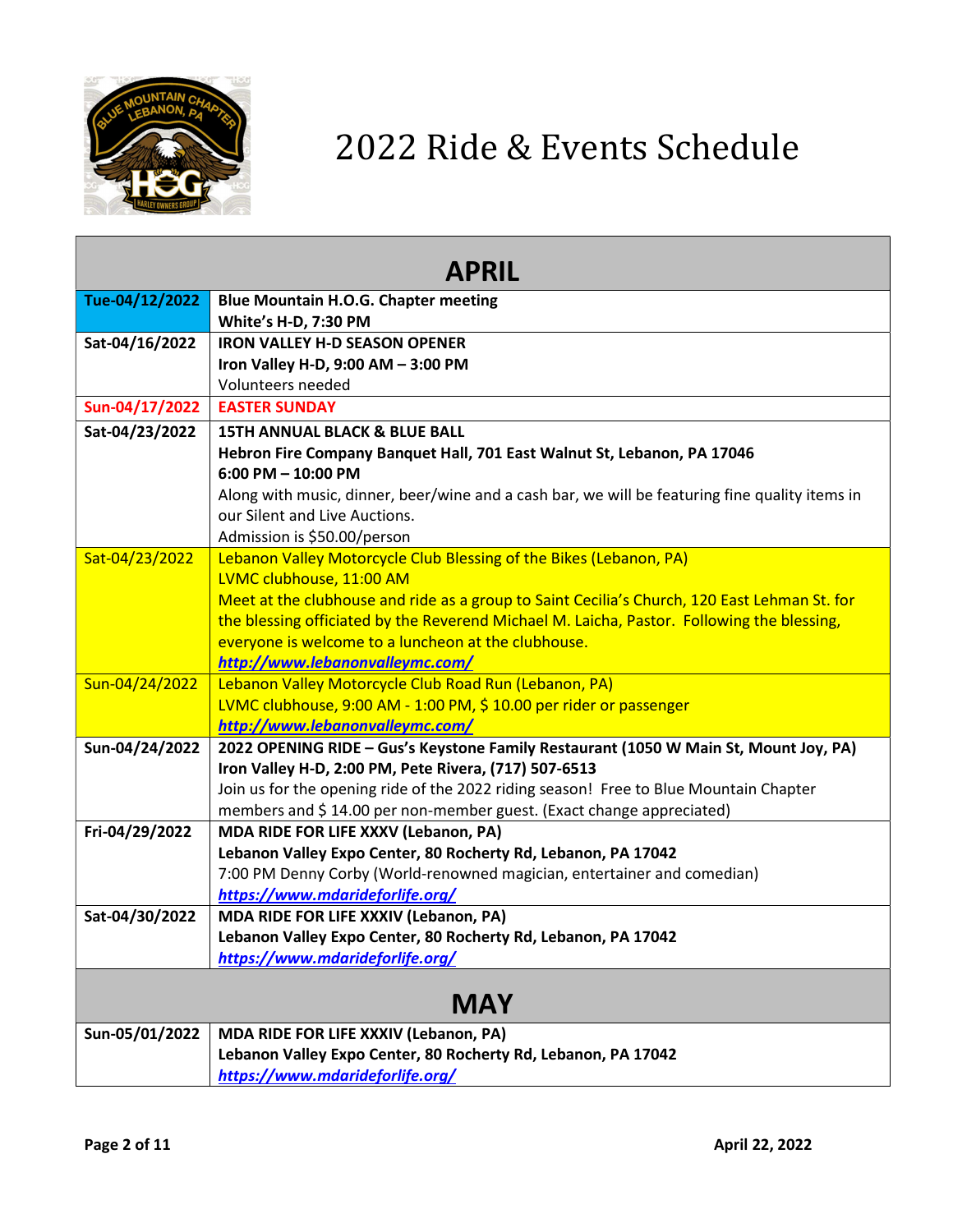

| Sat-05/07/2022 | <b>WHITE'S H-D SPRING SEASON OPENER</b>                                                     |
|----------------|---------------------------------------------------------------------------------------------|
|                |                                                                                             |
|                | White's H-D, 9:00 AM - 3:00 PM<br>Volunteers needed                                         |
| Sun-05/08/2022 | <b>MOTHER'S DAY</b>                                                                         |
|                |                                                                                             |
| Tue-05/10/2022 | <b>Blue Mountain H.O.G. Chapter meeting</b>                                                 |
|                | Iron Valley H-D, 7:30 PM                                                                    |
| Sat-05/14/2022 | RUBBER SOUL BREWING CO. (136 S Hanover St, Hummelstown, PA)                                 |
|                | Iron Valley H-D, 3:00 PM, Pete Rivera, (717) 507-6513                                       |
|                | At Rubber Soul Brewing Co., our mission is to refuel each and every sOul that walks through |
|                | our doors with our craft beer, homemade food and local vibe. Located right in the heart of  |
|                | Hummelstown, PA, we welcome you with no judgements, no impossible standards and             |
|                | #nofilter. All we require is that you sit back, relax and do a little sOul searching.       |
|                | https://www.rubbersoulbrewing.com/                                                          |
| Sun-05/15/2022 | JUMBO JIMMY'S CRAB SHACK (1065 Bainbridge Rd, Port Deposit, MD)                             |
|                | Iron Valley H-D, 10:00 AM, Greg Moyer, (717) 574-5954                                       |
|                | Easy southern ride to an old favorite                                                       |
|                | HELMETS REQUIRED IN MARYLAND!                                                               |
| Sat-05/21/2022 | SHADY MAPLE SMORGASBOARD (129 Toddy Dr, East Earl, PA)                                      |
|                | White's H-D, 8:00 AM, Bob Noll, (717) 202-9230                                              |
|                | https://www.shady-maple.com/                                                                |
| Sun-05/22/2022 |                                                                                             |
| Sat-05/28/2022 | HOOD'S BBQ (1664 W Doe Run Rd, Kennett Square, PA)                                          |
|                | Iron Valley H-D, 10:00 AM, Mark Dutchess, (717) 507-7293                                    |
|                | "Chill" pit stop famous for slow cooked BBQ food and hoagies and homemade desserts. 60      |
|                | mile scenic trip through Lancaster and Chester Counties to Unionville.                      |
|                | Hood's - More than just BBQ (hoodsbbq.com)                                                  |
| Sun-05/29/2022 |                                                                                             |
| Mon-05/30/2022 | <b>MEMORIAL DAY</b>                                                                         |
| Mon-05/30/2022 | Lebanon Valley Motorcycle Club Road Run (Lebanon, PA)                                       |
|                | LVMC clubhouse, 9:00 AM - 1:00 PM, \$ 10.00 per rider or passenger                          |
|                | http://www.lebanonvalleymc.com/                                                             |
|                |                                                                                             |
|                | <b>JUNE</b>                                                                                 |
| Sat-06/04/2022 | 19TH ANNUAL IRON VALLEY BIRTH-DAY BASH                                                      |
|                | Iron Valley H-D, 9:00 AM                                                                    |
|                | Iron Valley Harley Davidson's 19th Annual BirtH-Day Bash, 9:00 AM - 3:00 PM                 |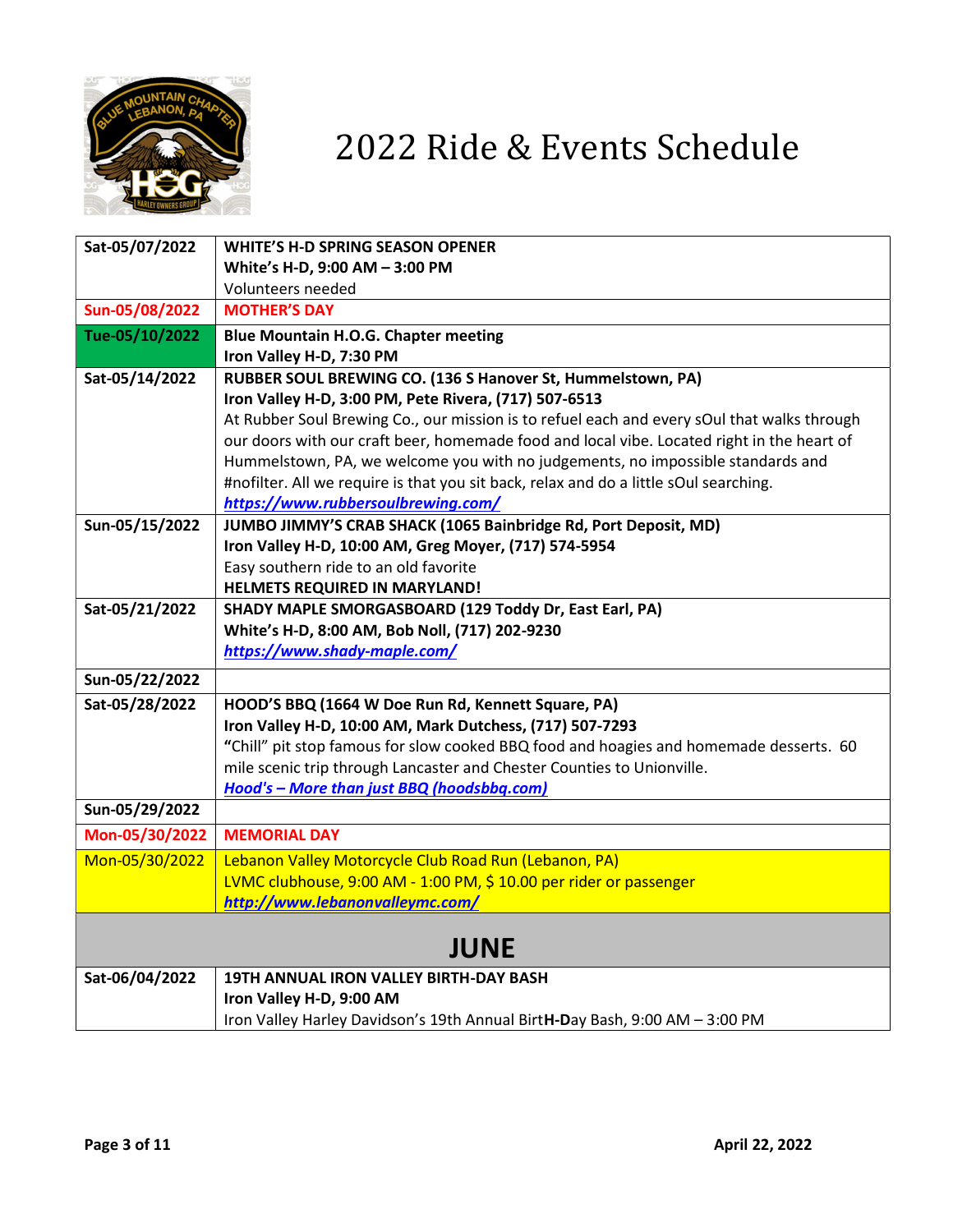

| Sun-06/05/2022 | 18TH ANNUAL RIDE FOR WISE (10 S 2nd St, Reading, PA)                                              |
|----------------|---------------------------------------------------------------------------------------------------|
|                | White's H-D, 10:00 AM, Greg Moyer, (717) 574-5954                                                 |
|                | The annual Ride for Wise begins at 12:00 noon at Reading Area Community College, travels          |
|                | past the cemetery where Michael Wise's grave resides and ends in Cleona. Riders and               |
|                | passengers can still register the day of the event. The after party is at Ozgoods in Robesonia,   |
|                | PA and is included with registration or \$10.00 for non-riders. All types of motorcycles are      |
|                | welcome! Rider \$35.00, Passenger \$25.00 - Preregistration closes 05/15/2022                     |
|                | http://www.wisememorial.com/events/rideforwise.html                                               |
| Sat-06/11/2022 | PENN'S TAVERN HISTORICAL WATERFRONT RESTAURANT (113 River Rd, Sunbury, PA)                        |
|                | White's H-D, 11:00 AM, Rich Preston, (717) 471-7656                                               |
|                | Penn's Tavern is a circa 1700 historical waterfront restaurant located on the beautiful           |
|                | Susquehanna River, just south of Sunbury in Fisher's Ferry, PA. It offers a full menu of          |
|                | appetizers/salads/burgers/sandwiches and hand-held/dinner entrees. It also supports the           |
|                | Pennsylvania Craft Brewing industry with over a dozen taps of PA craft micro-brews.               |
|                | Ride will be 1-1/2 hours, 55 miles with one stop. Return ride is about the same duration just a   |
|                | different route                                                                                   |
|                | https://www.pennstavern.com                                                                       |
| Sun-06/12/2022 | BLUE MOUNTAIN FISHING LAKES (63 Blue Mountain Rd, Schuylkill Haven, PA)                           |
|                | White's H-D, 11:00 AM, Bob Noll                                                                   |
|                | Amidst the backdrop of calming lake waters, scenic country roads & mountains (2 miles from        |
|                | Appalachian trail) is where a trophy stocked trout & trophy stocked Catfish lake are. A fun       |
|                | filled, adult oriented campground and a restaurant with great food, friendly service, and a bar   |
|                | with friendly happy campers!                                                                      |
|                | Lunch or dinner on our 2 level deck as you watch the sunset is so romantic and relaxing! Keep     |
|                | your eyes open for the local residentthe Bald Eagle who enjoys a trout occasionally. After        |
|                | dinner walks are always nice too!                                                                 |
| Tue-06/14/2022 | <b>Blue Mountain H.O.G. Chapter meeting</b>                                                       |
|                | White's H-D, 7:30 PM (POKER RUN)                                                                  |
| Sat-06/18/2022 | P J WHELIHAN'S PUB & RESTAURANT (1101 Rocky Dr, West Lawn, PA)                                    |
|                | White's H-D, 3:00 PM, Pete Rivera, (717) 507-6513                                                 |
|                | P.J. Whelihan's Reading is Berks County's Premier Sports Pub & Restaurant! We supply it all - a   |
|                | laid back environment for quick lunch breaks, an intimate place for couples and sizable rooms     |
|                | for groups of any size; private enough for a family gathering, and of course, the place to go for |
|                | sports fans! P.J.'s Reading has 36 draft beers on tap that will always satisfy any beer           |
|                | connoisseur. With 58 flat screen TVs, you can always have the BEST SEAT in the house!             |
|                | P.J. Whelihan's Pub + Restaurant : Reading : Buffalo Wings, Sports Bars, Food To Go, Private      |
|                | <b>Parties, Restaurant Gift Cards, Mobile Catering (pjspub.com)</b>                               |
| Sun-06/19/2022 | <b>FATHER'S DAY</b>                                                                               |
| Sun-06/19/2021 | Lebanon Valley Motorcycle Club Road Run (Lebanon, PA)                                             |
|                | LVMC clubhouse, 9:00 AM - 1:00 PM, \$ 10.00 per rider or passenger                                |
|                | http://www.lebanonvalleymc.com/                                                                   |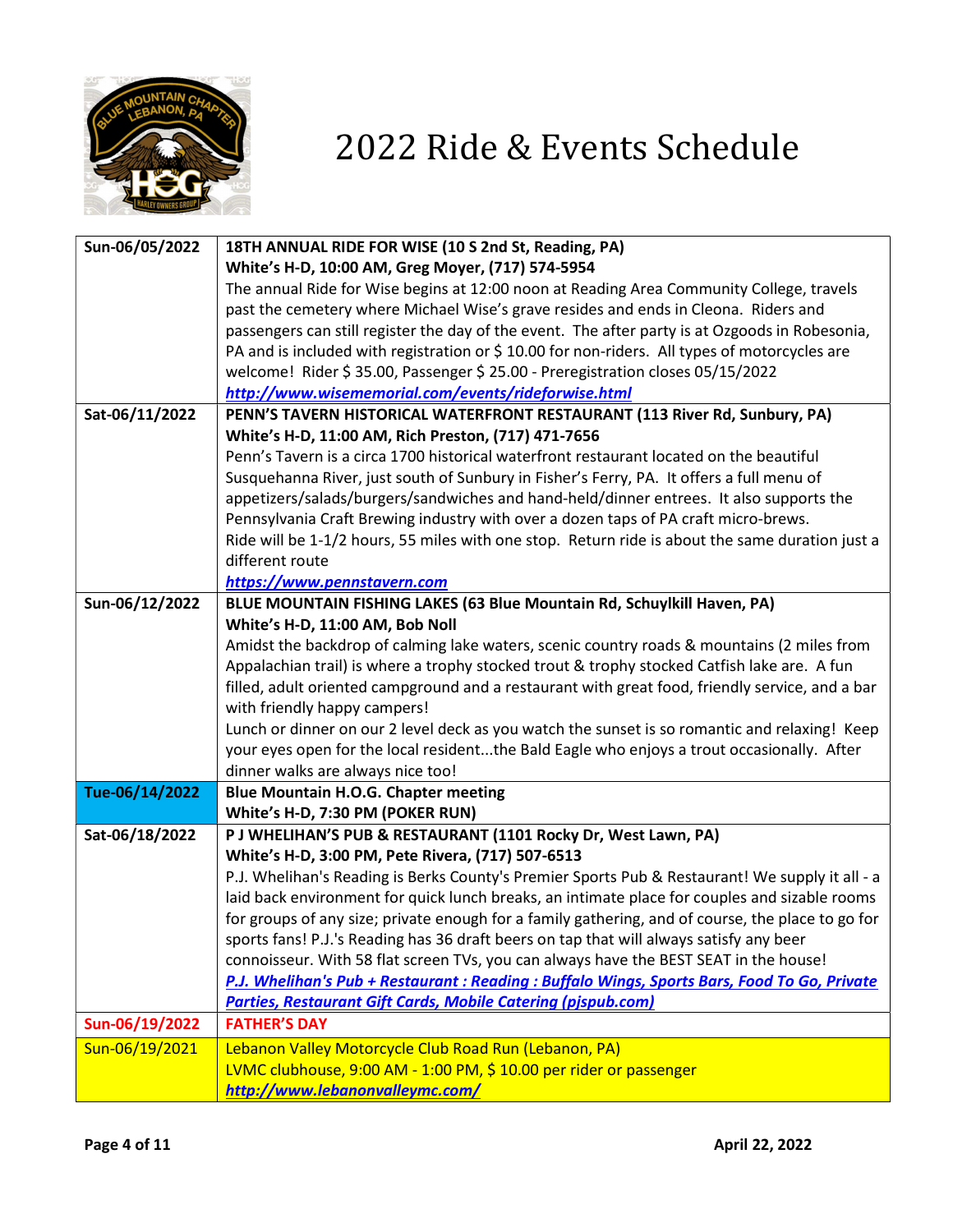

| Sat-06/25/2022  |                                                                                                                                                                                                                       |
|-----------------|-----------------------------------------------------------------------------------------------------------------------------------------------------------------------------------------------------------------------|
| Sun-06/26/2022  |                                                                                                                                                                                                                       |
|                 |                                                                                                                                                                                                                       |
|                 | <b>JULY</b>                                                                                                                                                                                                           |
| Sat-07/02/2022  | <b>26th ANNUAL CRUISE NIGHT</b>                                                                                                                                                                                       |
|                 | <b>White's H-D, 2:00 PM-6:00 PM</b>                                                                                                                                                                                   |
|                 | White's Harley Davidson's 26th Annual Cruise Night, 2:00 PM - 6:00 PM, Volunteers needed                                                                                                                              |
| Sun-07/03/2022  |                                                                                                                                                                                                                       |
| Mon-07/04/2022  | <b>INDEPENDENCE DAY</b>                                                                                                                                                                                               |
| Sat-07/09/2022  | FIRE & ICE SMOKEHOUSE & CREAMERY (3417 Peters Mountain Rd, Halifax, PA)                                                                                                                                               |
|                 | White's H-D, 10:00 AM, Bob Noll, (717) 202-9230                                                                                                                                                                       |
|                 | We are a family owned & operated restaurant & pride ourselves in serving our community.                                                                                                                               |
|                 | We make all our ice cream on site and strive to serve quality smoked meats, flavorful<br>entrees & delicious sides.                                                                                                   |
|                 | https://fireandicesmokehouseandcreamery.com/                                                                                                                                                                          |
| Sun-07/10/2022  | ?? SUNDAY ICE CREAM MYSTERY RIDE??                                                                                                                                                                                    |
|                 | Iron Valley H-D, 1:00 PM, Liz Preston, (717) 808-0325                                                                                                                                                                 |
|                 | First in 2022's Sunday Ice Cream Mystery Ride series. 1-1/2 hours out and possibly 1 hour                                                                                                                             |
|                 | return. All new places for the leader this year so, maybe new to you also.                                                                                                                                            |
| Tue-07/12/2022  | <b>Blue Mountain H.O.G. Chapter meeting</b>                                                                                                                                                                           |
|                 | Iron Valley H-D, 7:30 PM (POKER RUN)                                                                                                                                                                                  |
| Fri-07/15/2022- | <b>LONG WEEKEND OVERNIGHT (Benezette, PA)</b>                                                                                                                                                                         |
| Mon-07/18/2022  | Iron Valley H-D, 9:00 AM, Ed Carvell, (717) 413-7578                                                                                                                                                                  |
|                 | Leaving Iron Valley H-D at 9:00 AM and riding to St. Marys, PA. Staying at Gunners Lodge on<br>Friday (15 <sup>th</sup> ) and Saturday (16 <sup>th</sup> ). Ed has secured several rooms at a special rate of \$66.60 |
|                 | per night for 1 double bed and \$77.70 per night for 2 double beds. These rooms will be held                                                                                                                          |
|                 | until 06/15/22 - to reserve a room please call (814) 834-2161 after 4:00 PM (mention Blue                                                                                                                             |
|                 | Mountain Hog or Ed Carvell). While staying in St. Marys we will visit the Elk Center, stop at                                                                                                                         |
|                 | elk viewing areas, stop at a winery and possibly other stops as time permits.                                                                                                                                         |
|                 | Leaving St Marys on Sunday and riding to Wellsboro. Along the way we will stop at the                                                                                                                                 |
|                 | Kinzua Bridge State Park. Staying at the Canyon Motel on Sunday $(17th)$ . Ed has secured                                                                                                                             |
|                 | several rooms at a special rate of \$94.00 + tax per night (double beds). These rooms will be                                                                                                                         |
|                 | held until 07/03/22 - to reserve a room please call (570) 724-1681 (mention Blue Mountain                                                                                                                             |
|                 | Hog or Ed Carvell). There may be a few surprises along the way to Wellsboro depending                                                                                                                                 |
|                 | upon time. If people are interested a ride to the PA Grand Canyon can be added to the                                                                                                                                 |
|                 | travels. Leaving Monday for a scenic ride home. Please feel free to join for any part or the                                                                                                                          |
|                 | entire trip as your schedule allows.                                                                                                                                                                                  |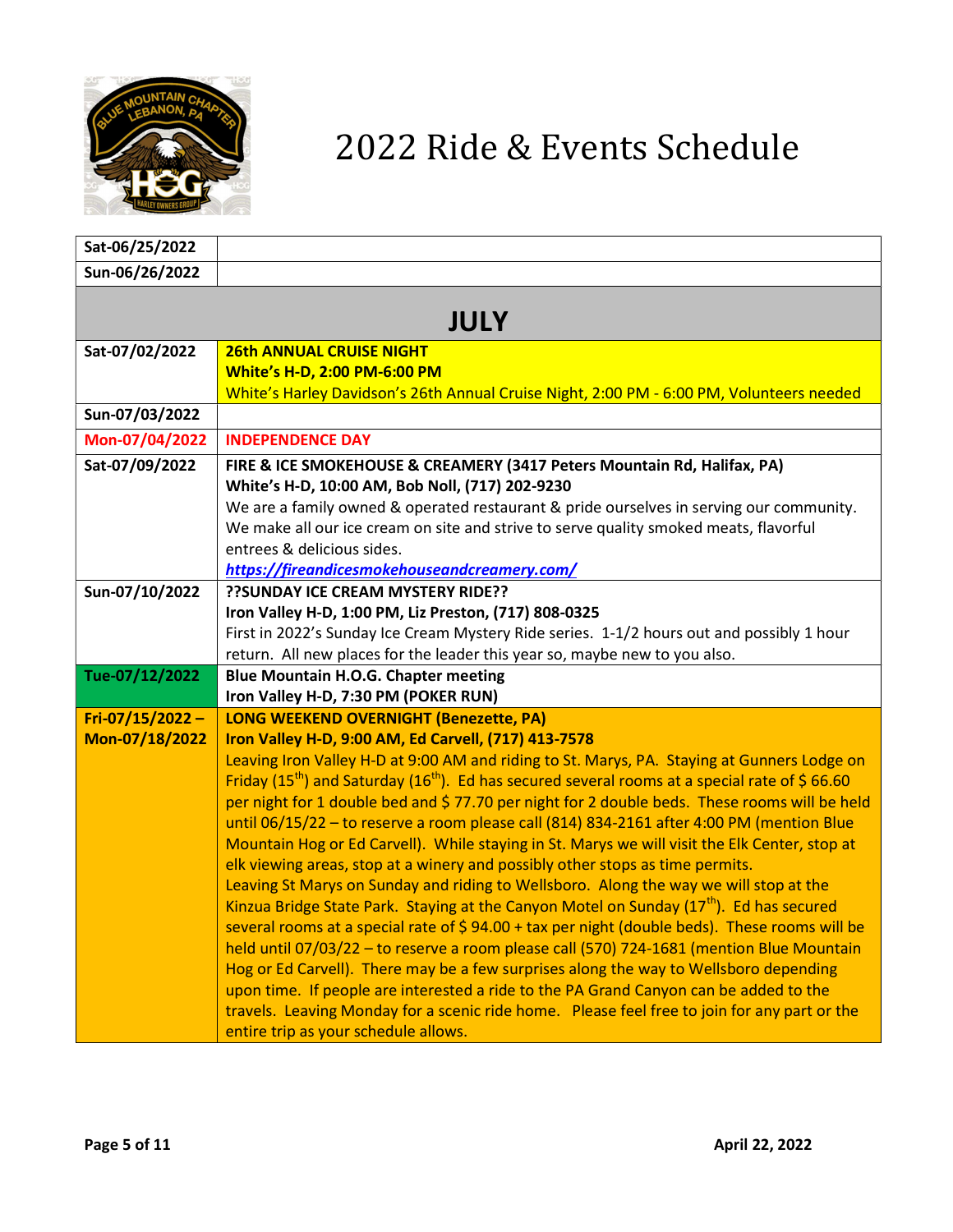

| Sat-07/16/2022 | JIMMY G'S BEVERLY HILLS TAVERN (710 Old Fritztown Rd, Sinking Spring, PA)                      |
|----------------|------------------------------------------------------------------------------------------------|
|                | White's H-D, 3:00 PM, Pete Rivera, (717) 507-6513                                              |
|                | Listed in the United States Department of the Interior's National Registry of Historic Places  |
|                | as Georgian architecture built in the early 19th Century (circa 1814). The execution of the    |
|                | brick and other materials used are unique to the region. The detailing of the facility appears |
|                | to be early middle Nineteenth Century Carpenter Gothic. The complex is an excellent            |
|                | example of an early tavern still functioning, with the majority of its setting intact. A two-  |
|                | story fieldstone spring house is constructed of local fieldstone. The Beverly Hills Tavern had |
|                | significance as a prominent stopping place for travelers to change their horse and rest before |
|                | continuing their journey.                                                                      |
| Sun-07/17/2022 | https://beverlyhillstavern.biz/<br>Lebanon Valley Motorcycle Club Carnival Run (Lebanon, PA)   |
|                | LVMC clubhouse, 9:00 AM - 1:00 PM, \$ 10.00 per rider or passenger                             |
|                | http://www.lebanonvalleymc.com/                                                                |
| Sat-07/23/2022 | <b>NEW LUNCH DESTINATION TBD</b>                                                               |
|                | TONY JOE'S HOUSE OF GREAT EATS (CLOSED PERMANENTLY)                                            |
|                | Iron Valley H-D, 10:30 AM, Mark Dutchess, (717) 507-7293                                       |
|                |                                                                                                |
|                |                                                                                                |
|                |                                                                                                |
|                |                                                                                                |
| Sun-07/24/2022 |                                                                                                |
| Sat-07/30/2022 | HOG WILD CATERING & BBQ (507 W King St, East Berlin, PA)                                       |
|                | Iron Valley H-D, 11:00 AM, Liz Preston, (717) 808-0325                                         |
|                | 3 hour tour through some back roads across the river for some unbelievable BBQ. Possible       |
|                | 1-1/4 hours return via Route 30 or follow the leader for some more back roads to avoid         |
|                |                                                                                                |
|                | York's traffic.                                                                                |
|                | <b>Restaurant, Catering and Take Out for Harrisburg, Lancaster, and Westminster.</b>           |
|                | (rickshogwild.com)                                                                             |
| Sat-07/31/2022 | FLIGHT 93 NATIONAL MEMORIAL (6424 Lincoln Hwy, Stoystown, PA)                                  |
|                | White's H-D, 8:30 AM, Greg Moyer, (717) 574-5954                                               |
|                | <b>BRING YOUR EZ-PASS!</b>                                                                     |
|                | On Tuesday morning, September 11, 2001, the U.S. came under attack when four                   |
|                | commercial airliners were hijacked and used to strike targets on the ground. Nearly 3,000      |
|                | people tragically lost their lives. Because of the actions of the 40 passengers and crew       |
|                | aboard one of the planes, Flight 93, the attack on the U.S. Capitol was thwarted.              |
|                |                                                                                                |
|                |                                                                                                |
|                |                                                                                                |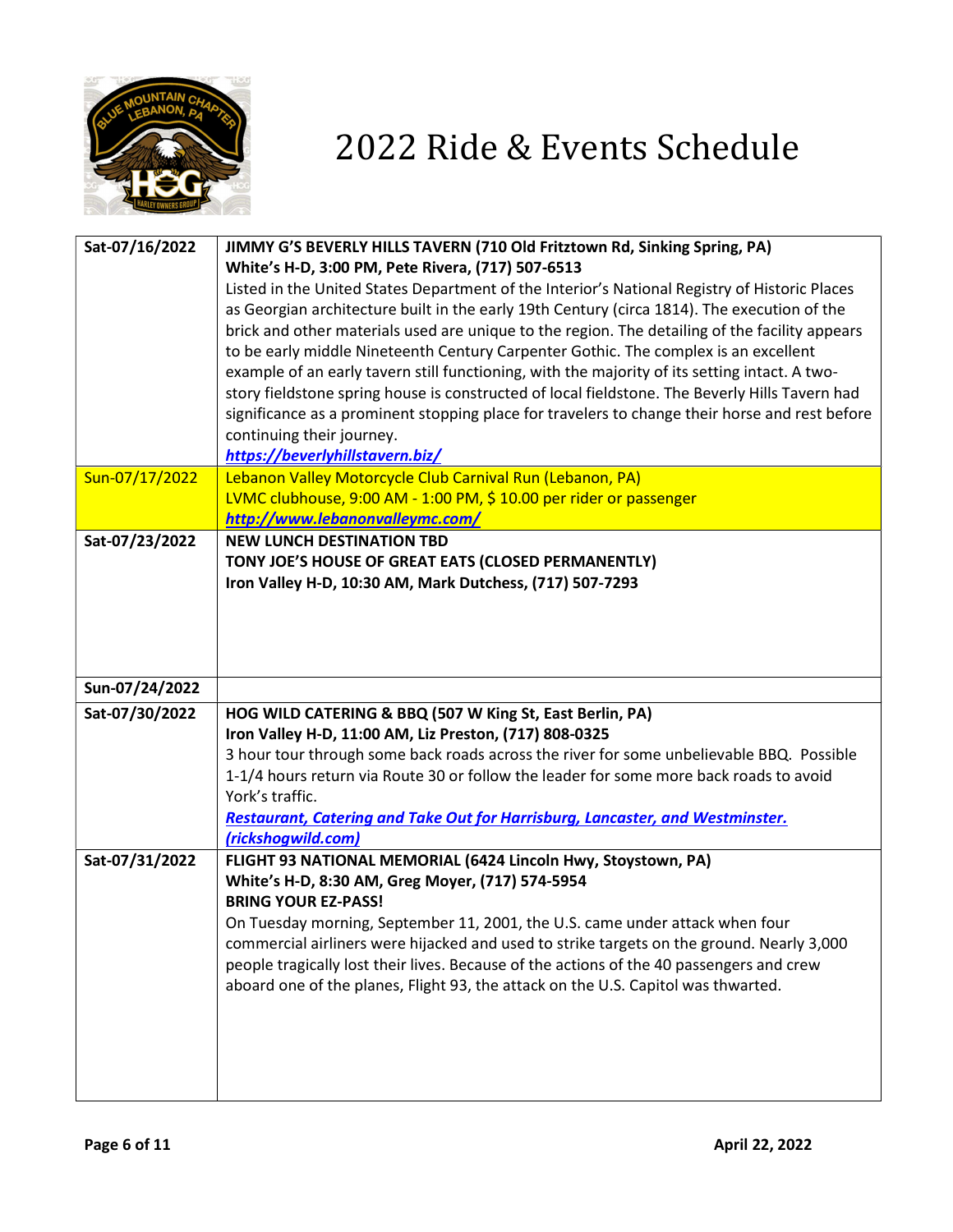

| <b>AUGUST</b>  |                                                                                                                                                                                                     |
|----------------|-----------------------------------------------------------------------------------------------------------------------------------------------------------------------------------------------------|
| Tue-08/02/2022 | <b>YORK VEHICLE OPERATIONS STEEL TOE FACTORY TOUR (York, PA)</b>                                                                                                                                    |
|                | Iron Valley H-D, TBD, Ed Carvell, (717) 413-7578                                                                                                                                                    |
|                | Established as a Harley assembly plant in 1973, the all-new Harley-Davidson Vehicle                                                                                                                 |
|                | Operations facility in York, PA assembles the Softail®, Touring, CVO™ and Trike models. They                                                                                                        |
|                | also perform a variety of manufacturing operations - making parts like frames, fuel tanks                                                                                                           |
|                | and fenders. CLOSED TOE SHOES ARE REQUIRED TO TAKE THE TOUR!                                                                                                                                        |
|                | Regular: \$38.00, Groups of 16 or more: \$35.00                                                                                                                                                     |
|                | https://www.harley-davidson.com/us/en/about-us/visit-us/yorkpa.html                                                                                                                                 |
| Sat-08/06/2022 | HEISLER'S CLOVERLEAF DAIRY (743 Catawissa Rd, Tamaqua, PA)                                                                                                                                          |
|                | White's H-D, 9:30 AM, Rich Preston, (717) 471-7656                                                                                                                                                  |
|                | Lunch ride followed by a mini golf tournament and finally an ice cream celebration. Lowest                                                                                                          |
|                | score receives free ice cream. 65 miles, about 1-3/4 hours riding. We will start with a lunch                                                                                                       |
|                | at the dairy followed by a mini golf tournament for those interested. Low score on the golf                                                                                                         |
|                | course will win free ice cream.                                                                                                                                                                     |
|                | http://www.heislersdairy.com/                                                                                                                                                                       |
| Sun-08/07/2022 | ?? SUNDAY ICE CREAM MYSTERY RIDE??                                                                                                                                                                  |
|                | Sheetz Manheim Pike, 1:00 PM, Liz Preston, (717) 808-0325                                                                                                                                           |
|                | Second in this year's Sunday Ice Cream Mystery Ride series. 1-1/2 hours out and possibly                                                                                                            |
|                | less on return. (Departure from Sheetz at 1180 Manheim Pike to avoid Ren Faire traffic)                                                                                                             |
| Tue-08/09/2022 | <b>Blue Mountain H.O.G. Chapter meeting</b>                                                                                                                                                         |
|                | White's H-D, 7:30 PM                                                                                                                                                                                |
| Sat-08/13/2022 |                                                                                                                                                                                                     |
| Sun-08/14/2022 | SHY BEAR BREWING (35 Meadowbrook Ln, Lewistown, PA)                                                                                                                                                 |
|                | White's H-D, 9:30 AM, Bob Noll, (717) 202-9230                                                                                                                                                      |
|                | SURROUNDED BY NATURE, NESTLED ON A RUSTIC RIDGE OASIS LIES SHY BEAR BREWING                                                                                                                         |
|                | The 10 barrel brew house is cranking out a wide variety of beer styles - some traditional in scope                                                                                                  |
|                | and others are progressive and full of whimsy. Meanwhile, the full service kitchen is executing                                                                                                     |
|                | many unique, lasting impressions on its own merit. Having a beer and a bite to eat with us also                                                                                                     |
|                | means sharing a commitment to nature and the craft community as a whole.                                                                                                                            |
|                | https://www.shybearbrewing.com/                                                                                                                                                                     |
| Sat-08/20/2022 | DOCKSIDE WILLIES (449 S Front St, Lemoyne, PA)                                                                                                                                                      |
|                | White's H-D, 3:00 PM, Pete Rivera, (717) 507-6513                                                                                                                                                   |
|                | "Pizza and brews with river views" Come down to Dockside Willies and discover for yourself why                                                                                                      |
|                | we are one of the most popular bars in the Harrisburg area. Designed by Joe Phelan, one of the<br>east coasts most talented restaurant designers, it was our goal to create a waterfront restaurant |
|                | that's fun for college students, young professionals as well as the young at heart, looking for a                                                                                                   |
|                | good time after a long day.                                                                                                                                                                         |
|                | https://www.docksidewillies.com/                                                                                                                                                                    |
|                |                                                                                                                                                                                                     |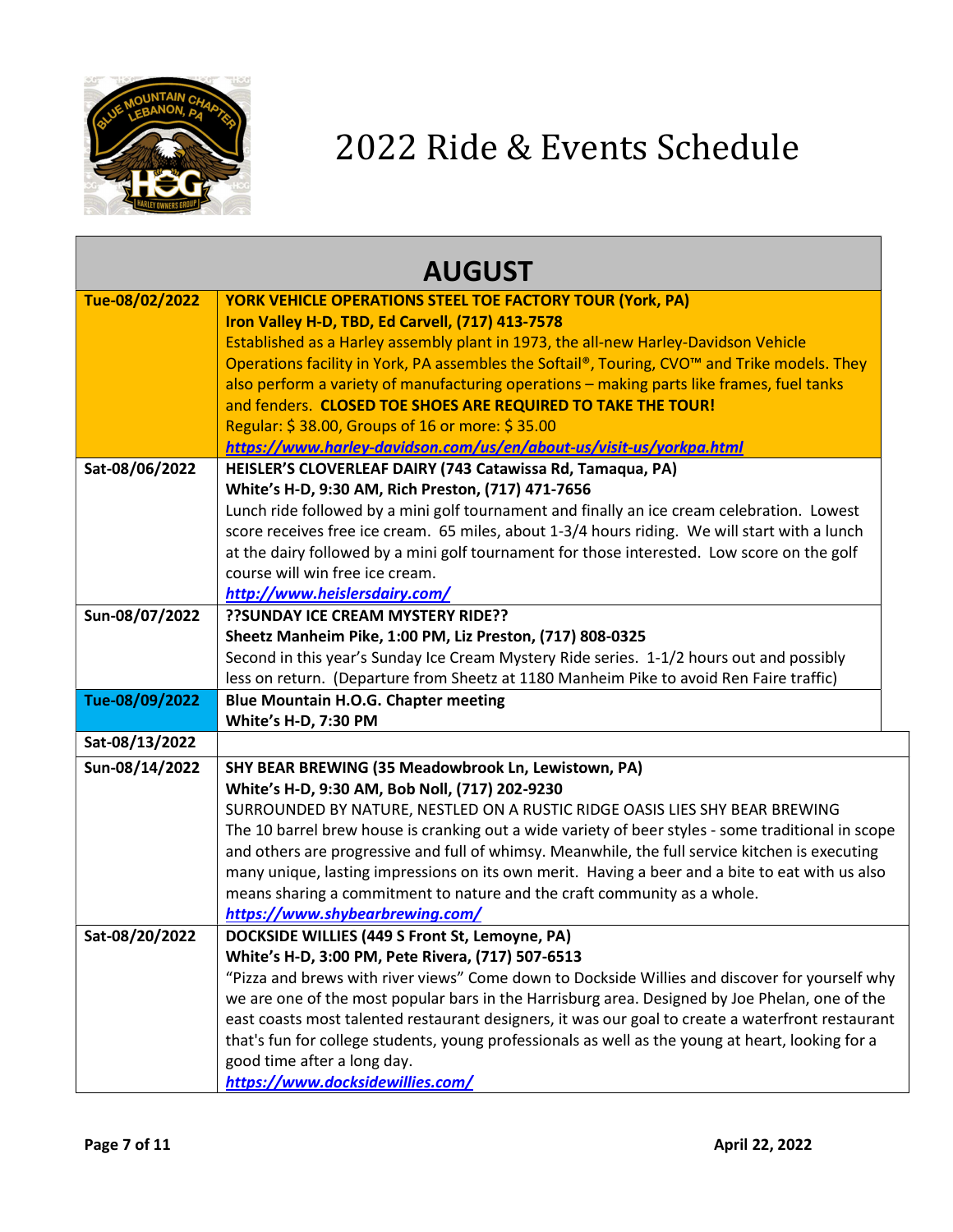

| Sun-08/21/2022  | Lebanon Valley Motorcycle Club Road Run (Lebanon, PA)                                              |
|-----------------|----------------------------------------------------------------------------------------------------|
|                 | LVMC clubhouse, 9:00 AM - 1:00 PM, \$ 10.00 per rider or passenger                                 |
|                 | http://www.lebanonvalleymc.com/                                                                    |
| Sat-08/27/2022  | HARSHBARGERS SUB N' MALT (716 Swamp Rd, Mifflintown, PA)                                           |
|                 | Iron Valley H-D, 10:00 AM, Mark Dutchess, (717) 507-7293                                           |
|                 | Locally known as "That 50's Style Restaurant", it will be our lunch destination after we roll thru |
|                 | some lovely back country roads including Gold Mine & Clark's Valley Roads and thru scenic          |
|                 | farmland and mountains in Perry and Juniata counties. Excellent homemade ice cream for             |
|                 | dessert. 115 miles with one (1) rest room stop along the way                                       |
|                 | Harshbarger's Sub n' Malt - Fabulous Food in the 50's Mood (harshbargers.com)                      |
| Sun-08/28/2022  | ?? SUNDAY ICE CREAM MYSTERY RIDE??                                                                 |
|                 | White's H-D, 1:00 PM, Liz Preston, (717) 808-0325                                                  |
|                 | Third in this year's Sunday Ice Cream Mystery Ride. It's a mystery!                                |
|                 |                                                                                                    |
|                 | <b>SEPTEMBER</b>                                                                                   |
| Sat-09/03/2022  | ROADIES RESTAURANT AND BAR @ PENN'S PEAK (325 Maury Rd, Jim Thorpe, PA)                            |
|                 | White's H-D, 3:00 PM, Pete Rivera, (717) 507-6513                                                  |
|                 |                                                                                                    |
|                 | http://www.roadiesrestaurant.com/                                                                  |
| Sun-09/04/2022  |                                                                                                    |
| Mon-09/05/2022  | <b>LABOR DAY</b>                                                                                   |
| Fri-09/09/2022- | <b>18TH ANNUAL CHINCOTEAGUE POLICE DEPARTMENT POKER RUN 4 KIDS</b>                                 |
| Sun-09/11/2022  | Sheetz-Lititz, 8:00 AM, Jim Bowden,                                                                |
|                 | Leaving on Friday morning @ 8:30 A.M. from the Sheetz located at 701 Furnace Hills Pike, Lititz,   |
|                 | PA 17543. 3 to 4 Stops on the way to Chincoteague one of which would be for lunch                  |
|                 |                                                                                                    |
| Sat-09/10/2022  | RIVERWALCK SALOON (101 Centre St, Parryville, PA)                                                  |
|                 | White's H-D, 11:00 AM, Liz Preston, (717) 808-0325                                                 |
|                 | North and east through beautiful farmland and mountains to enjoy lunch by the Lehigh River.        |
|                 | Almost 3 hours out, less than 2 hours home.                                                        |
|                 | https://www.riverwalcksaloon.com/                                                                  |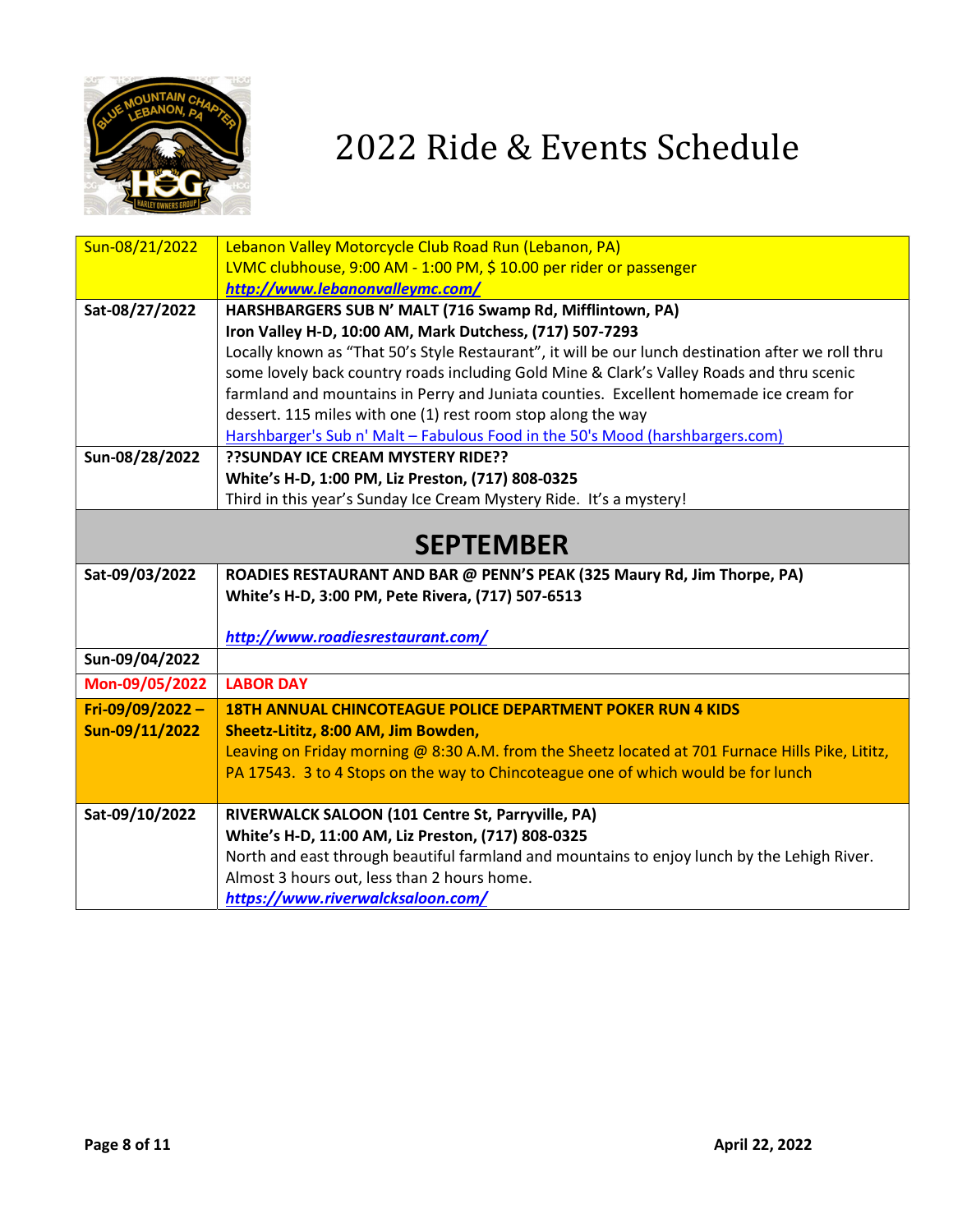

| Sun-09/11/2022 | RAILROAD MUSEUM OF PENNSYLVANIA (300 Gap Rd, Strasburg, PA)                                                                                                                                  |
|----------------|----------------------------------------------------------------------------------------------------------------------------------------------------------------------------------------------|
|                | White's H-D, 10:30 AM, Greg Moyer, (717) 574-5954                                                                                                                                            |
|                | The Railroad Museum of Pennsylvania houses one of the most significant collections of historic                                                                                               |
|                | railroad artifacts in the world. Devoted to preserving and interpreting the broad impact of                                                                                                  |
|                | railroad development on society, the Museum:                                                                                                                                                 |
|                | Displays 100 locomotives & cars from the mid-19th and 20th centuries, including the                                                                                                          |
|                | priceless Pennsylvania Railroad Historical Collection.                                                                                                                                       |
|                | Has restored many of these unique survivors to original appearance, and pursues a<br>$\bullet$                                                                                               |
|                | major restoration program.                                                                                                                                                                   |
|                | Conducts educational programs for all ages, provides tours and holds special events,<br>٠                                                                                                    |
|                | many in cooperation with outside organizations. The innovative Railway Education                                                                                                             |
|                | Center provides a focus for exciting learning.                                                                                                                                               |
|                | Houses extensive exhibits of railroad artifacts, plus priceless art work, books,<br>$\bullet$                                                                                                |
|                | photographs and corporate railroad material.                                                                                                                                                 |
|                | Recognizes that railroad history is alive and continues being made in this new<br>$\bullet$                                                                                                  |
|                | millennium. The Museum uses new technologies to preserve and interpret the unfolding                                                                                                         |
|                | story.                                                                                                                                                                                       |
|                | Seeks to enhance its world-class status through a process of steady improvements                                                                                                             |
|                | involving public-private partnerships                                                                                                                                                        |
|                | Admission: Adults (12-64) \$ 10.00, Seniors (65+) \$ 9.00                                                                                                                                    |
|                | https://rrmuseumpa.org/                                                                                                                                                                      |
| Tue-09/13/2022 | <b>Blue Mountain H.O.G. Chapter meeting</b>                                                                                                                                                  |
|                | Iron Valley H-D, 7:30 PM                                                                                                                                                                     |
| Sat-09/17/2022 | BERNVILLE EAGLE HOTEL (301 N Main St, Bernville, PA)                                                                                                                                         |
|                | White's H-D, 3:00 PM, Bob Noll, (717) 202-9230                                                                                                                                               |
|                | The Bernville Eagle Hotel has been a favorite of locals & visitors alike in Bernville, PA since the                                                                                          |
|                | 1800's. Located on the corners of 3rd and Main in the heart of downtown, the Eagle serves a                                                                                                  |
|                | variety of Berks County Favorites and inspired Global Cuisine using only the freshest ingredients.                                                                                           |
|                | Enjoy a casual meal in the setting of our contemporary dining room with displayed works of our<br>historical hotel and our award winning Iron Chef Hamburg Trophies or relax on our open air |
|                | patio.                                                                                                                                                                                       |
|                | https://www.bernvilleeagle.com/Default.aspx                                                                                                                                                  |
| Sun-09/18/2022 | Lebanon Valley Motorcycle Club Road Run (Lebanon, PA)                                                                                                                                        |
|                | LVMC clubhouse, 9:00 AM - 1:00 PM, \$10.00 per rider or passenger                                                                                                                            |
|                | http://www.lebanonvalleymc.com/                                                                                                                                                              |
| Sat-09/24/2022 | PLAZA AZTECA RESTAURANTES MEXICANOS (955 Woodland Rd, Wyomissing, PA)                                                                                                                        |
|                | White's H-D, 3:00 PM, Senor Pedro Rivera, (717) 507-6513                                                                                                                                     |
|                | At Plaza Azteca Wyomissing, we offer a genuine welcoming, warm and friendly atmosphere with                                                                                                  |
|                | thoughtful service to make you feel truly at home. Whether you are looking for a relaxing escape                                                                                             |
|                | or culinary experience, we are dedicated to meeting your individual needs.                                                                                                                   |
|                | https://plazaazteca.com/wyomissing/                                                                                                                                                          |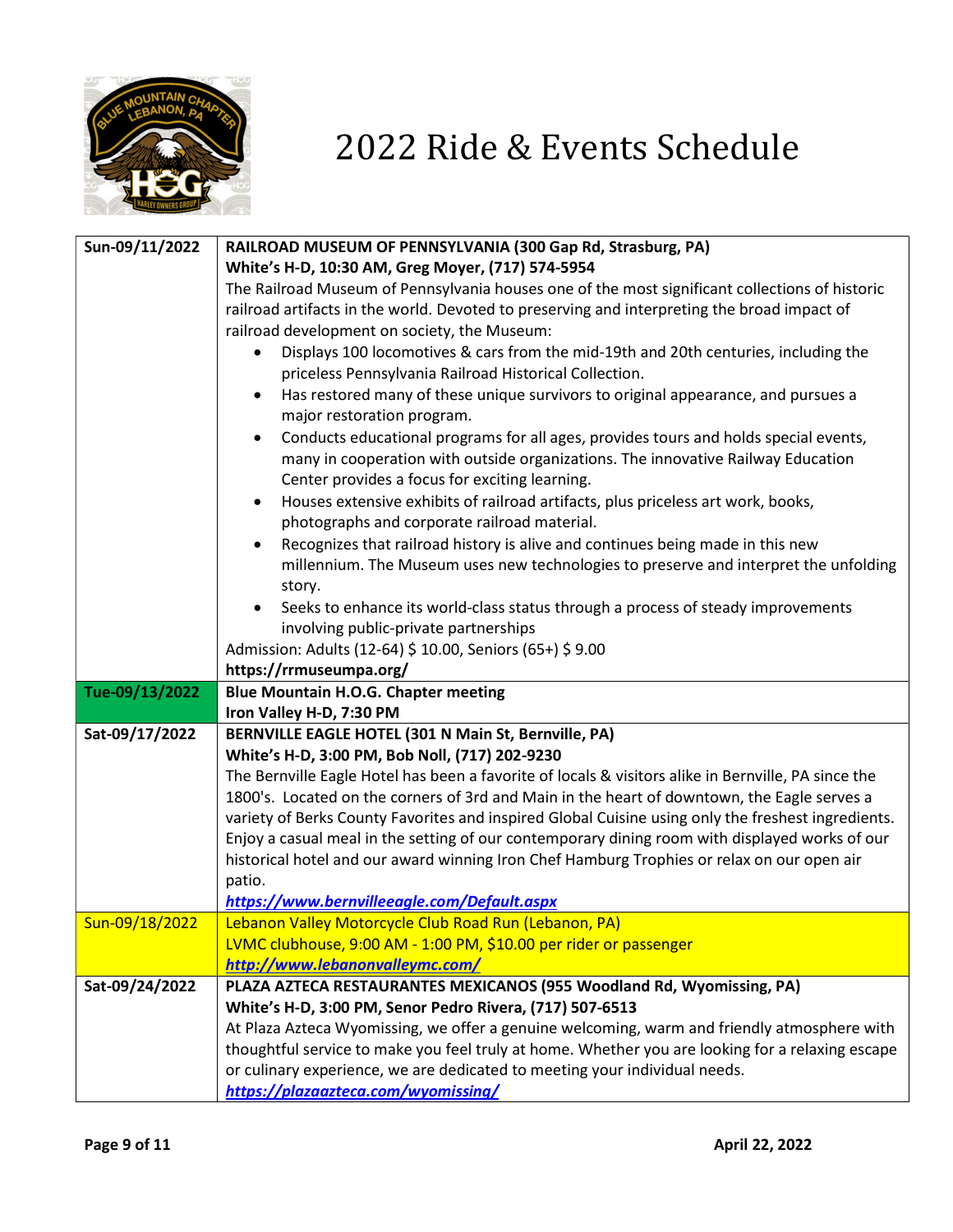

| Sun-09/25/2022 |                                                                                                                                                                                              |  |
|----------------|----------------------------------------------------------------------------------------------------------------------------------------------------------------------------------------------|--|
|                |                                                                                                                                                                                              |  |
|                | <b>OCTOBER</b>                                                                                                                                                                               |  |
| Sat-10/01/2022 | WIMPY & DEE'S DINER (5051 Horseshoe Pike, Honey Brook, PA)                                                                                                                                   |  |
|                | White's H-D, 10:00 AM, Rich Preston, (717) 471-7656                                                                                                                                          |  |
|                | Wimpy & Dee's Diner Is A Step Back in Time. The moment you arrive at Wimpy & Dee's you                                                                                                       |  |
|                | might think you have stepped back in time to the 1950s, when diners dotted the landscape and                                                                                                 |  |
|                | served up burgers, fries, club sandwiches, meatloaf and pie a la mode.                                                                                                                       |  |
|                | Lunch at a traditional 50's diner. 70 miles, 2 hours with one stop. Back roads ride north of                                                                                                 |  |
|                | Reading then down the eastern side of the Reading through French Creek State Park and other<br>central PA back roads                                                                         |  |
|                | https://wimpydees.com/                                                                                                                                                                       |  |
| Sun-10/02/2022 |                                                                                                                                                                                              |  |
| Sat-10/08/2022 | MOUNTAIN SPRINGS RESTAURANT/CAPTAIN'S COVE (2619 Hill Rd, Reading, PA)                                                                                                                       |  |
|                | White's H-D, 11:00 AM, Pete Rivera, (717) 507-6513                                                                                                                                           |  |
|                |                                                                                                                                                                                              |  |
|                | https://www.mountainspringscaptainscoverestaurant.com/                                                                                                                                       |  |
| Sun-10/09/2022 | 15TH ANNUAL RIDE FOR CAMPS (Camp Bashore-Jonestown, PA)                                                                                                                                      |  |
|                | White's H-D, 9:30 AM, Greg Moyer, (717) 574-5954                                                                                                                                             |  |
|                | This charity ride begins at Bashore Scout Reservation and after a scenic ride through Lebanon                                                                                                |  |
|                | and Lancaster Counties concludes at the J. Edward Mack Scout Reservation south of                                                                                                            |  |
|                | Schaefferstown. Lunch at Camp Mack following the ride (included in registration fee). Both<br>camps are part of the Pennsylvania Dutch Council Boy Scouts of America. Proceeds from the ride |  |
|                | benefit both camps, which are open year-round for youth ages 7 to 18 and young adults to age                                                                                                 |  |
|                | 21. Pre-registration appreciated. \$30.00 for single rider, \$40.00 for rider & passenger.                                                                                                   |  |
|                | http://padutchbsa.org/camping/bashore/                                                                                                                                                       |  |
| Tue-10/11/2022 | <b>Blue Mountain H.O.G. Chapter meeting</b>                                                                                                                                                  |  |
|                | White's H-D, 7:30 PM                                                                                                                                                                         |  |
| Sat-10/15/2022 |                                                                                                                                                                                              |  |
| Sun-10/16/2022 | Lebanon Valley Motorcycle Club Turkey Road Run (Lebanon, PA)                                                                                                                                 |  |
|                | LVMC clubhouse, 9:00 AM - 1:00 PM, \$10.00 per rider or passenger                                                                                                                            |  |
|                | http://www.lebanonvalleymc.com/                                                                                                                                                              |  |
| Tue-10/18/2022 | <b>FALL FOLIAGE RIDE</b><br>Iron Valley H-D, 9:00 AM, Ed Carvell, (717) 413-7578                                                                                                             |  |
|                | Scenic ride with a lunch stop as well as a stop at Waggoner's Gap to look for some migratory                                                                                                 |  |
|                | birds. Returning to Lebanon approximately 4:00 PM                                                                                                                                            |  |
| Sat-10/22/2022 |                                                                                                                                                                                              |  |
| Sun-10/23/2022 | <b>2022 CLOSING RIDE - DESTINATION TBD</b>                                                                                                                                                   |  |
|                | TBD, TBD, TBD,                                                                                                                                                                               |  |
|                | Mileage reading for the annual mileage contest                                                                                                                                               |  |